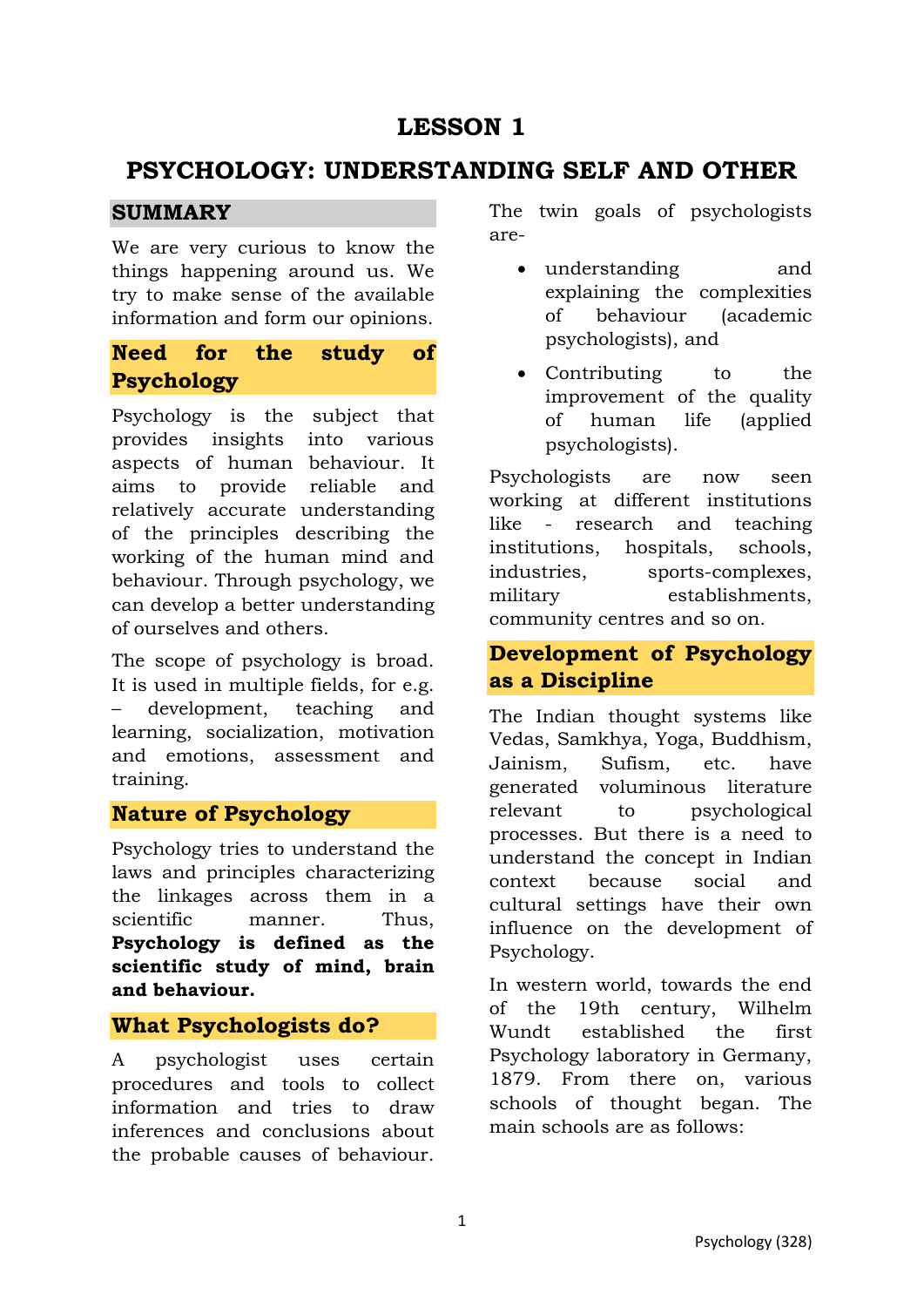| <b>Structuralism</b><br>Titchener)                               | (Edward  |
|------------------------------------------------------------------|----------|
| <b>Functionalism</b> (William James)                             |          |
| Behaviourism (J.B. Watson)                                       |          |
| <b>Gestalt</b> (Wolfgang Kohler, Kurt<br>Koffka, Max Wertheimer) |          |
| <b>Psychoanalysis</b><br>Freud)                                  | (Sigmund |

In modern India, Psychology started at Calcutta University in 1916. Dr.N.N Sengupta. Gradually psychology departments were opened in various universities like Patna, Lucknow and Mysore.

## **Major Psychological Perspectives**

As psychology studies human behaviour and human behaviour is easily influenced by various factors. So, it is necessary to keep certain things in mind while studying human behaviour:

Observed changes can be due to maturation, learning and ageing.

Human behaviour is an interaction between personal traits and environment.

The measurement of psychological attributes (e.g., personality, intelligence, interest, and attitude) is usually indirect and based on inferences.

Many aspects of social behaviour are norm-based and culture specific.

Human behaviour is usually determined by multiple factors.

Let's understand the different perspectives of psychology:

**Biological**: It is primarily concerned with the relationship between psychological processes and the underlying physiological events.

**Behavioural**: This perspective stresses on the role of environmental stimuli in determining the way people act. It argues that what we are is largely the result of past learning.

**Psychodynamic**: Focusing on motivational questions about behaviour, this perspective examines the role of internal processes.

**Cognitive**: According to this view, our behaviour involves mental or cognitive processes such as perceiving, remembering and thinking. As active organisms, we process information and act upon it.

**Humanistic**: Often termed as a third force, this view talks about "choice" and "free will" in human behaviour.

**Indian**: In this view, human beings are embedded in relationship with environment and divinity; and harmony of mind, body and soul is emphasized.

### **Relationship of Psychology with other disciplines**

Now we will focus upon the relationship of psychology with other subjects;

**Sociology**: Society (sociology) is composed of individuals (psychology) and i.e., both the subjects are interrelated. Under this relation, influences of social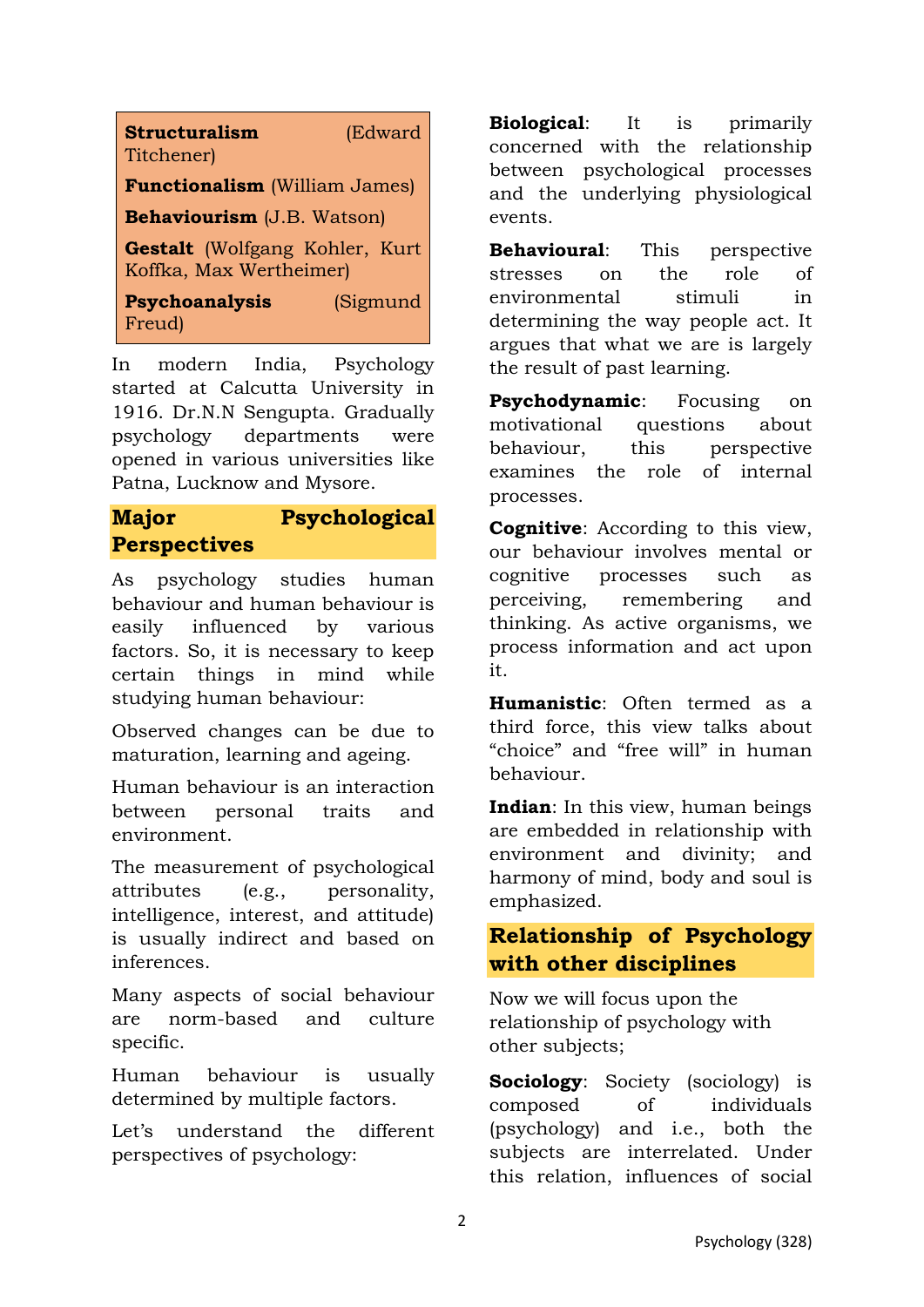context on human behaviour, phenomena such as leadership, socialization etc. can be studied.

**Anthropology**: It focuses on the cultural context of human evolution. In recent years the relationship between culture and psychology has become closer as psychology seeks to understand how the influences of culture, mind, and personality interact.

**Education**: The theory and practice of education is based on the principles and findings about various psychological processes like learning, memory, motivation, personality and intelligence.

**Biology and Neuroscience**: this perspective focuses on the understanding of localization of brain functions, biological factors in arousal and motivation, and the role of various parts of the brain in determining psychological functioning.

#### **Fields of Psychology**

In the following segment, we shall look at different fields of psychology;

**Experimental and cognitive psychology**: Cognitive psychology is a modern perspective in psychology that focuses on memory, intelligence, perception, problem solving, and learning. The goal is to understand the principles underlying sensation, memory etc., processes with the help of experimental methods.

**Physiological and comparative psychology:** Physiological psychology focuses on the analysis of biological foundations of behaviour. Comparative psychology focuses on the behaviour among animals like rats, pigeons and monkeys and compares those across species.

**Developmental psychology:** The focus is on the changes that occur throughout the lifespan of an individual. These changes take place in physical, motor, cognitive, personality, emotional, social and linguistic domains.

**Social Psychology:** Social psychology tries to understand the influence of other individuals and groups on our behaviour.

**Educational and School psychology:** It helps in solving the problems of teaching and learning. The major focus is on curriculum planning, teacher-training and instruction-design.

**Counselling psychology:** A counselling psychologist deals with people who have milder emotional and personal problems such as marital discord, school maladjustment, dispute in work setting, etc.

**Clinical psychology:** Its aim is to identify the negative or problematic aspects in development and their alleviation, for e.g., - phobia, anxiety, depression etc.

**I/O psychology:** its focus is on the process of personnel selection, training, solving problems related to communication, productivity, and interpersonal and intergroup relations in

industries/organizations.

**Environmental psychology:** this field specializes in understanding